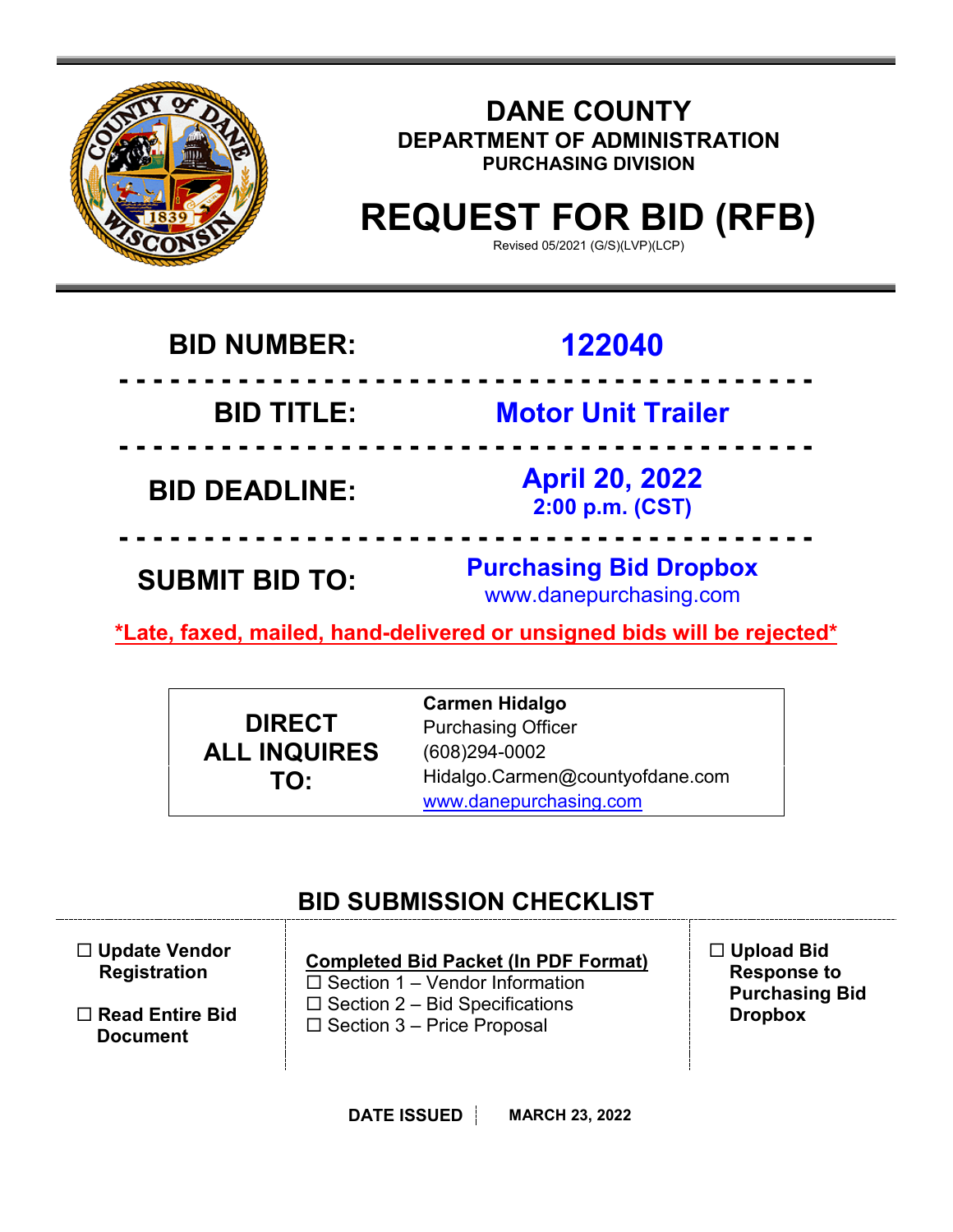## **VENDOR INFORMATION**

### **VENDOR NAME:**

| Vendor Information (address below will be used to confirm Local Vendor Preference) |                  |  |  |  |
|------------------------------------------------------------------------------------|------------------|--|--|--|
| <b>Address</b>                                                                     |                  |  |  |  |
| <b>City</b>                                                                        | County           |  |  |  |
| <b>State</b>                                                                       | $Zip+4$          |  |  |  |
| <b>Vendor Rep. Name</b>                                                            | <b>Telephone</b> |  |  |  |
| <b>Title</b>                                                                       |                  |  |  |  |
| <b>Email</b>                                                                       |                  |  |  |  |
| Dane County Vendor #                                                               |                  |  |  |  |

**Local Vendor Preference**<br>(*Reference General Guidelines #1.6*) *(Reference General Guidelines #1.6)* **Local Content Vendor Preference Locally Based & Owned Vendor Locally Operated Vendor Non-Locally Operated Vendor No Local Vendor Preference**

**Does Not Apply To This Bid** *(Reference General Guidelines #1.7)*

**Cooperative Purchasing** *(Reference General Guidelines #1.8)*

 $\Box$  I agree to furnish the commodities or services of this bid to municipalities and state agencies.  $\Box$  I do not agree to furnish the commodities or services of this bid to municipalities and state agencies.

### **Fair Labor Practice Certification** *(Reference General Guidelines #1.9)*

 Vendor has not been found by the National Labor Relations Board ("NLRB") or the Wisconsin Employment Relations Commission ("WERC") to have violated any statute or regulation regarding labor standards or relations in the seven years prior to the date this bid submission is signed.

 $\Box$  Vendor has been found by the National Labor Relations Board ("NLRB") or the Wisconsin Employment Relations Commission ("WERC") to have violated any statute or regulation regarding labor standards or relations in the seven years prior to the date this bid submission is signed.

| Addenda – we hereby acknowledge receipt, review and use of the following addenda, if applicable. |                    |                    |             |
|--------------------------------------------------------------------------------------------------|--------------------|--------------------|-------------|
| $\Box$ Addendum #1 $\Box$ Addendum #2                                                            | $\Box$ Addendum #3 | $\Box$ Addendum #4 | $\Box$ None |

### **Signature Affidavit**

In signing this bid, we certify that we have not, either directly or indirectly, entered into any agreement or participated in any collusion or otherwise taken any action in restraint of free competition; that no attempt has been made to induce any other person or firm to submit or not to submit a bid; that this bid has been independently arrived at without collusion with any other bidder, competitor or potential competitor; that this bid has not been knowingly disclosed prior to the opening of bids to any other bidder or competitor; that the above statement is accurate under penalty of perjury.

The undersigned, submitting this bid, hereby agrees with all the terms, conditions, and specifications required by the County in this Request for Bid, and declares that the attached bid and pricing are in conformity therewith.

**Signature:** \_\_\_\_\_\_\_\_\_\_\_\_\_\_\_\_\_\_\_\_\_\_\_\_\_\_\_\_\_ **Title:** \_\_\_\_\_\_\_\_\_\_\_\_\_\_\_\_\_\_\_\_\_

| Title: |
|--------|
|--------|

**Printed Name:** \_\_\_\_\_\_\_\_\_\_\_\_\_\_\_\_\_\_\_\_\_\_\_\_\_\_ **Date:** \_\_\_\_\_\_\_\_\_\_\_\_\_\_\_\_\_\_\_\_\_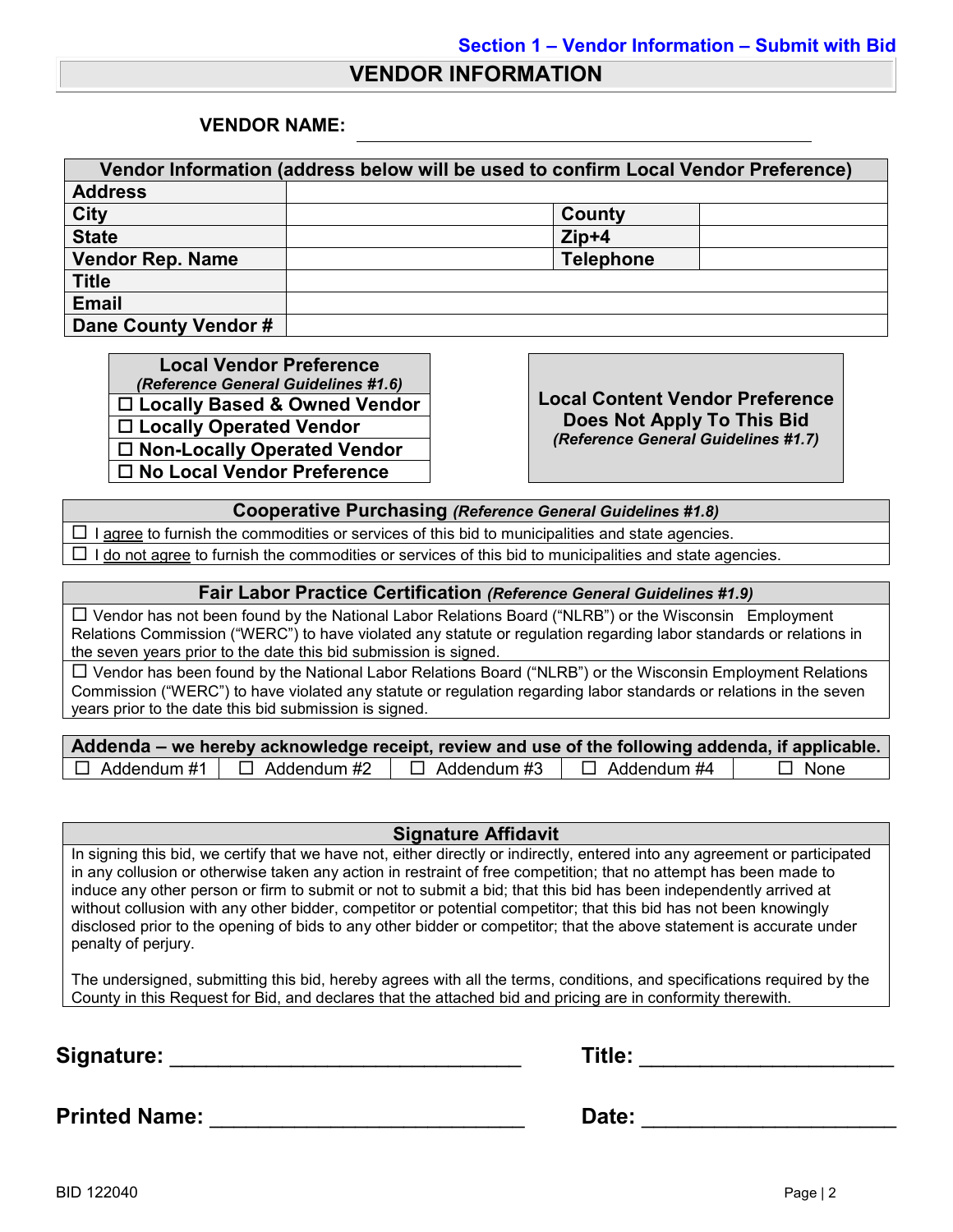Dane County as represented by the Purchasing Division will accept bids for the purchase of specified item(s) as described within this document.

**Specification Compliance:** Bidder shall complete every space in the area provided with either a check mark to indicate the item being bid is exactly as specified **(Yes),** or deviates from bid specification **(No).** Any deviation from the minimum specifications stated herein must be identified in detail in the Specifications Deviations section of the bid and must include a description of how the proposed item(s) differ from the bid requirements, along with detailed justification for such deviation. Bidder shall include photos and schematics as necessary, for complete clarification.

The specifications below describe an acceptable product. Minor variations in specification may be accepted if, in the opinion of County staff, they do not adversely affect the quality, maintenance or performance of the item(s). Dane County reserves the right to accept or reject any and all bids, to waive informalities and to choose the bid that best meets the specifications and needs of the County.

**Term:** The contract shall be effective on the date indicated on the Dane County purchase order or the Dane County contract execution date and shall run until completion of all truck builds designated within this bid.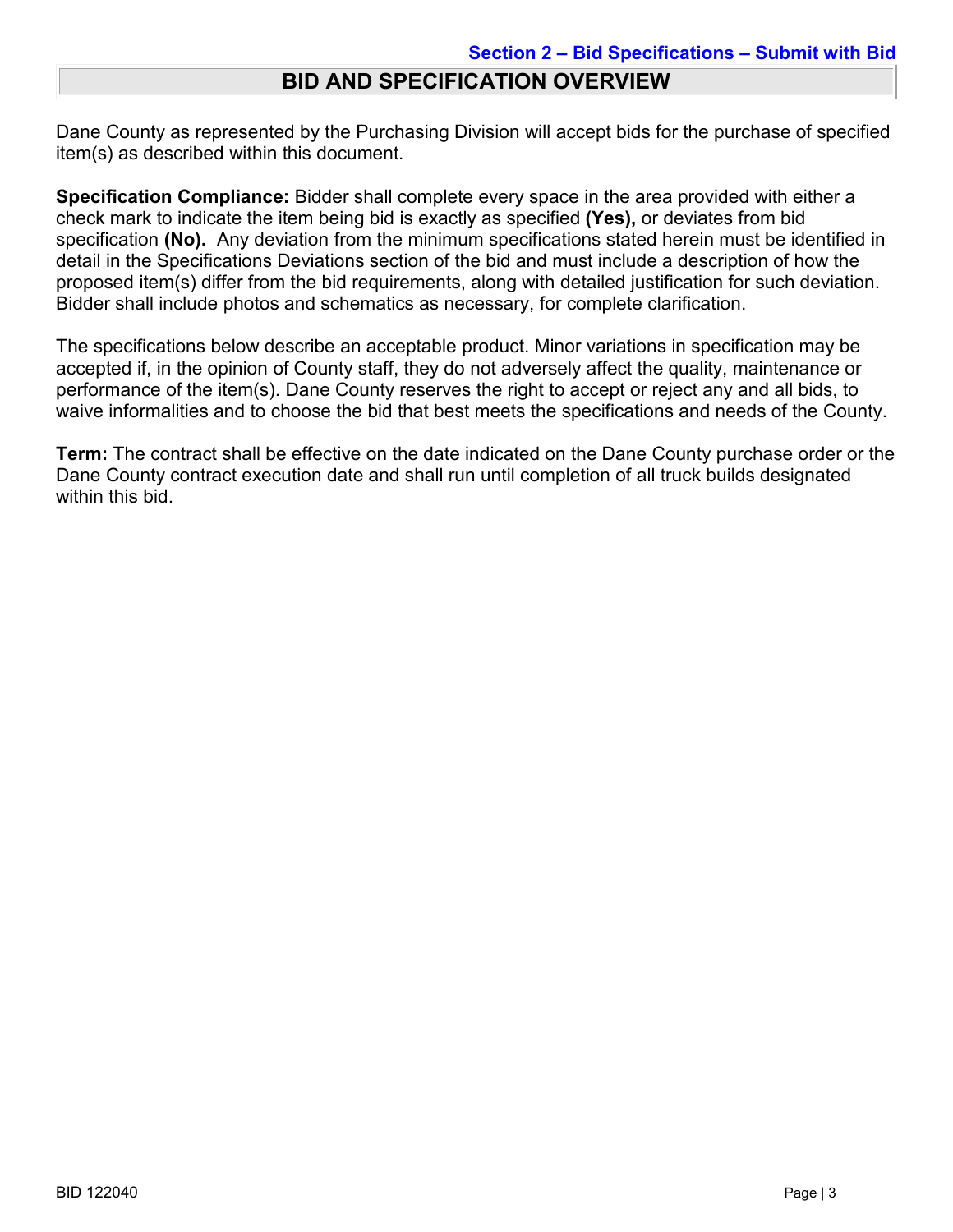# **BID SPECIFICATIONS Dane County Sheriff Motor Unit Trailer**

**General Information:** This BID is for the purchase of ONE (1) NEW aluminum construction enclosed car trailer with all features as outlined below that is complete and functional on delivery. All components and items will be new materials. The following bid shall be as specified or equivalent.

| #              | <b>Item/Description</b>                                                                            |            | <b>Spec</b><br><b>Compliance</b> |  |
|----------------|----------------------------------------------------------------------------------------------------|------------|----------------------------------|--|
| 1              | <b>Aluminum Construction Enclosed Mission Car Trailer</b>                                          | <b>YES</b> | <b>NO</b>                        |  |
| $\overline{2}$ | Size: 28' long x 8.5' wide (no all-sports, snow, or 7' wide trailers)                              |            |                                  |  |
| 3              | Two tone, champagne & silver with 6" anodized divider - .030 or<br>greater exterior sheet aluminum |            |                                  |  |
| 4              | Integrated frame                                                                                   |            |                                  |  |
| 5              | Flat front with cast corners                                                                       |            |                                  |  |
| 6              | 12" O/C wall, and floor studs                                                                      |            |                                  |  |
| $\overline{7}$ | 2" x 8" Sub-frame tubing                                                                           |            |                                  |  |
| 8              | Box length: 28'                                                                                    |            |                                  |  |
| 9              | Box width: 99"                                                                                     |            |                                  |  |
| 10             | Interior height: 82"                                                                               |            |                                  |  |
| 11             | 3/4" Foam insulation in side walls and ceiling                                                     |            |                                  |  |
| 12             | White Luan-backed vinyl interior walls                                                             |            |                                  |  |
| 13             | 6" Extruded aluminum interior kick plate                                                           |            |                                  |  |
| 14             | 3/4" Water resistant decking                                                                       |            |                                  |  |
| 15             | 16" Extended tongue                                                                                |            |                                  |  |
| 16             | 12v Electric pedestal jack w/ battery & box installed recessed in<br>floor                         |            |                                  |  |
| 17             | 36" x 36" x 24" Generator compartment, tongue mounted, paddle<br>handle door & vent                |            |                                  |  |
| 18             | Coupler: 2 5/16"                                                                                   |            |                                  |  |
| 19             | 24" Stone guard                                                                                    |            |                                  |  |
| 20             | TWO (2)-- 14" x 14" Manual roof vent                                                               |            |                                  |  |
| 21             | Aluminum diamond plate side and rear trim - 24"; PBF                                               |            |                                  |  |
| 22             | Diamond plate fenders                                                                              |            |                                  |  |
| 23             | TWO (2) Directional Salem vents                                                                    |            |                                  |  |
| 24             | Rubber coin roll flooring                                                                          |            |                                  |  |
| 25             | 15,000# Safety chains                                                                              |            |                                  |  |
| 26             | Red / white DOT tape - full perimeter                                                              |            |                                  |  |
| 27             | Rear Bogey / caster wheels (installed; pair)                                                       |            |                                  |  |
| 28             | Axels: TWO $(2) - 7,000#$ torsion axels - braked                                                   |            |                                  |  |
| 29             | Wheels / tires: 16" 8 lug, load range E, 10 ply                                                    |            |                                  |  |
| 30             | Curb side access door, 36" x 72" w/ locking bar                                                    |            |                                  |  |
| 31             | Step well for side access door with pull out step                                                  |            |                                  |  |
| 32             | Heavy duty rear ramp and beavertail w/ keyed locking hasps                                         |            |                                  |  |
| 33             | Driver side front side door ramp w/ spring assist (60"W x 72"H) &<br>paddle dandle                 |            |                                  |  |
| 34             | 4' Extruded aluminum ramp extension - rear and side ramps                                          |            |                                  |  |
| 35             | Diamond plate transition flap                                                                      |            |                                  |  |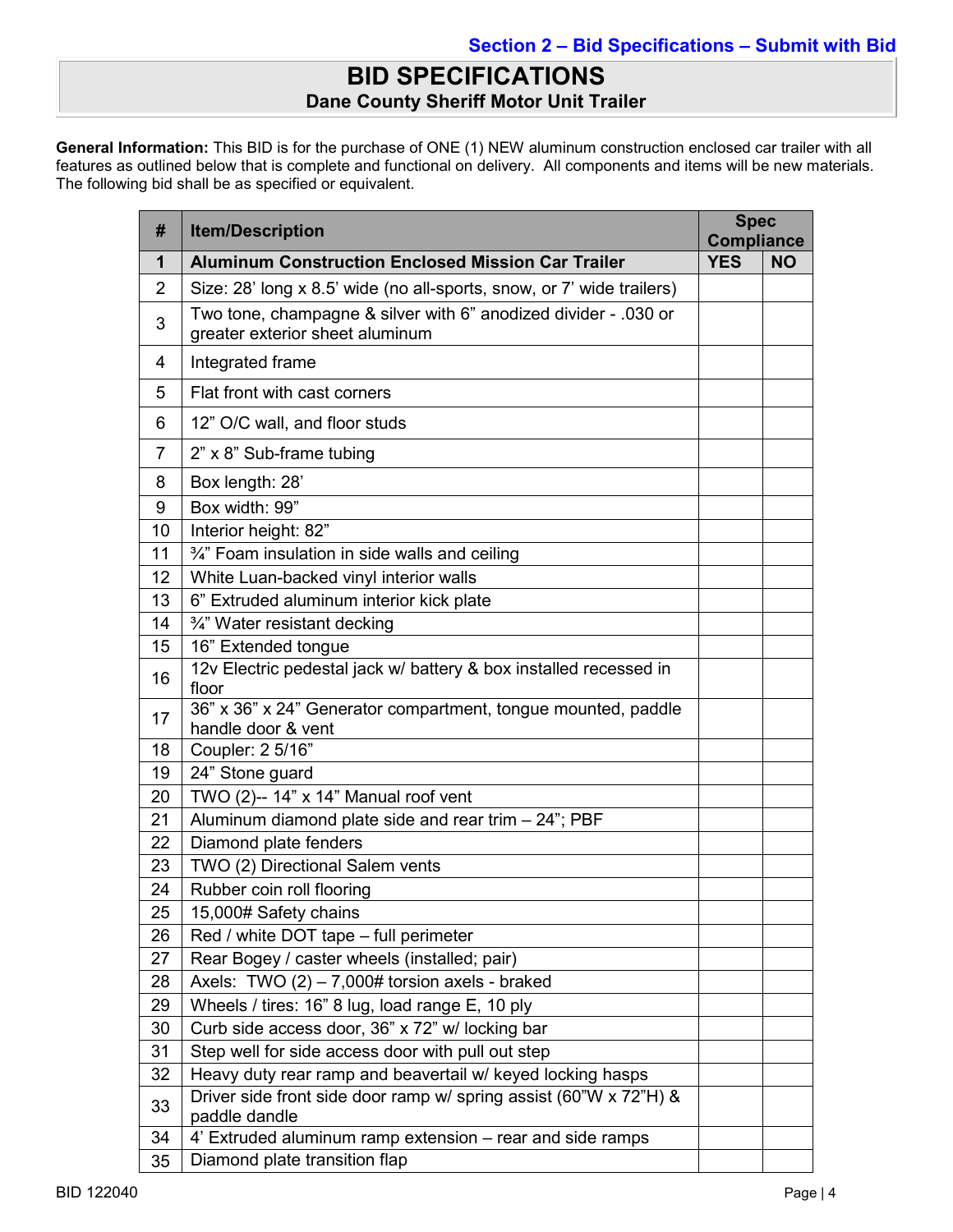# **Section 2 – Bid Specifications – Submit with Bid**

| 36 | Aluminum grab handle – curb side access door                                                                                                                                                                                  |            |           |
|----|-------------------------------------------------------------------------------------------------------------------------------------------------------------------------------------------------------------------------------|------------|-----------|
| 37 | Aluminum grab handle - driver side ramp door                                                                                                                                                                                  |            |           |
| 38 | 16' Care free acrylic fabric power / lighted awning located<br>curbside - specific location dependent on interaction with side<br>door.<br>Fabric color: gray; to be mounted with bolts and nuts. No self-<br>tapping screws. |            |           |
| 39 | Spare wheel mounted elevated - curb side interior, mounting<br>brackets must be steel and secured with bolts / nuts. No self-<br>tapping screws.                                                                              |            |           |
| 40 | Spare Wheel mounted elevated - driver side forward Interior<br>mounting brackets must be steel and secured with bolts / nuts.<br>No self-tapping screws.                                                                      |            |           |
| 41 | 110V Power Package                                                                                                                                                                                                            | <b>YES</b> | <b>NO</b> |
| 42 | ONE (1)- 60 Amp breaker box w/converter & motorbase plug<br>(Marinco)                                                                                                                                                         |            |           |
| 43 | TWO (2)-3 way wall switches                                                                                                                                                                                                   |            |           |
| 44 | FOUR (4)- Standard wall receptacles - 110V                                                                                                                                                                                    |            |           |
| 45 | ONE (1)- USB wall receptacle                                                                                                                                                                                                  |            |           |
| 46 | FOUR (4)- GFI wall receptacle - exterior - 110V                                                                                                                                                                               |            |           |
| 47 | ONE (1)-GFI interior wall receptacle                                                                                                                                                                                          |            |           |
| 48 | TWO (2)- Inverter to Charge 12v system                                                                                                                                                                                        |            |           |
| 49 | ONE (1)-12 v deep cycle battery recessed in floor                                                                                                                                                                             |            |           |
| 50 | <b>Interior Lighting</b>                                                                                                                                                                                                      | <b>YES</b> | <b>NO</b> |
| 51 | THREE (3)- 18" 12v LED ceiling mounted light - installed                                                                                                                                                                      |            |           |
| 52 | EIGHT (8)- Recessed LED ceiling mount flush mount dome lights<br>w/ ONE (1) 12V wall switch (2 rows of 4 lights in the ceiling)                                                                                               |            |           |
| 53 | THREE (3)- Round LED flush mount dome lights and ONE (1)<br>12V wall switch (mounted beneath the cabinets)                                                                                                                    |            |           |
|    |                                                                                                                                                                                                                               |            |           |
| 54 | <b>Exterior Lighting</b>                                                                                                                                                                                                      | <b>YES</b> | <b>NO</b> |
| 55 | High mounted LED stop / turn / tail lights                                                                                                                                                                                    |            |           |
| 56 | Standard mounted LED stop / turn / tail lights                                                                                                                                                                                |            |           |
| 57 | LED strip lights with chrome trim and integrated backup lights,<br>red/amber marker lights with clear lenses                                                                                                                  |            |           |
| 58 | LED marker lights x 6 (THREE [3] per side)                                                                                                                                                                                    |            |           |
| 59 | LED porch light, centered over side access door                                                                                                                                                                               |            |           |
| 60 | TWO (2)- LED exterior 950 lumens min curb side load lights w/<br>interior 12v switch                                                                                                                                          |            |           |
| 61 | ONE (1)-LED exterior 950 lumens min rear load light with interior<br>12v Switch<br>FOUR (4)-4' LED wrap around lighting 110V                                                                                                  |            |           |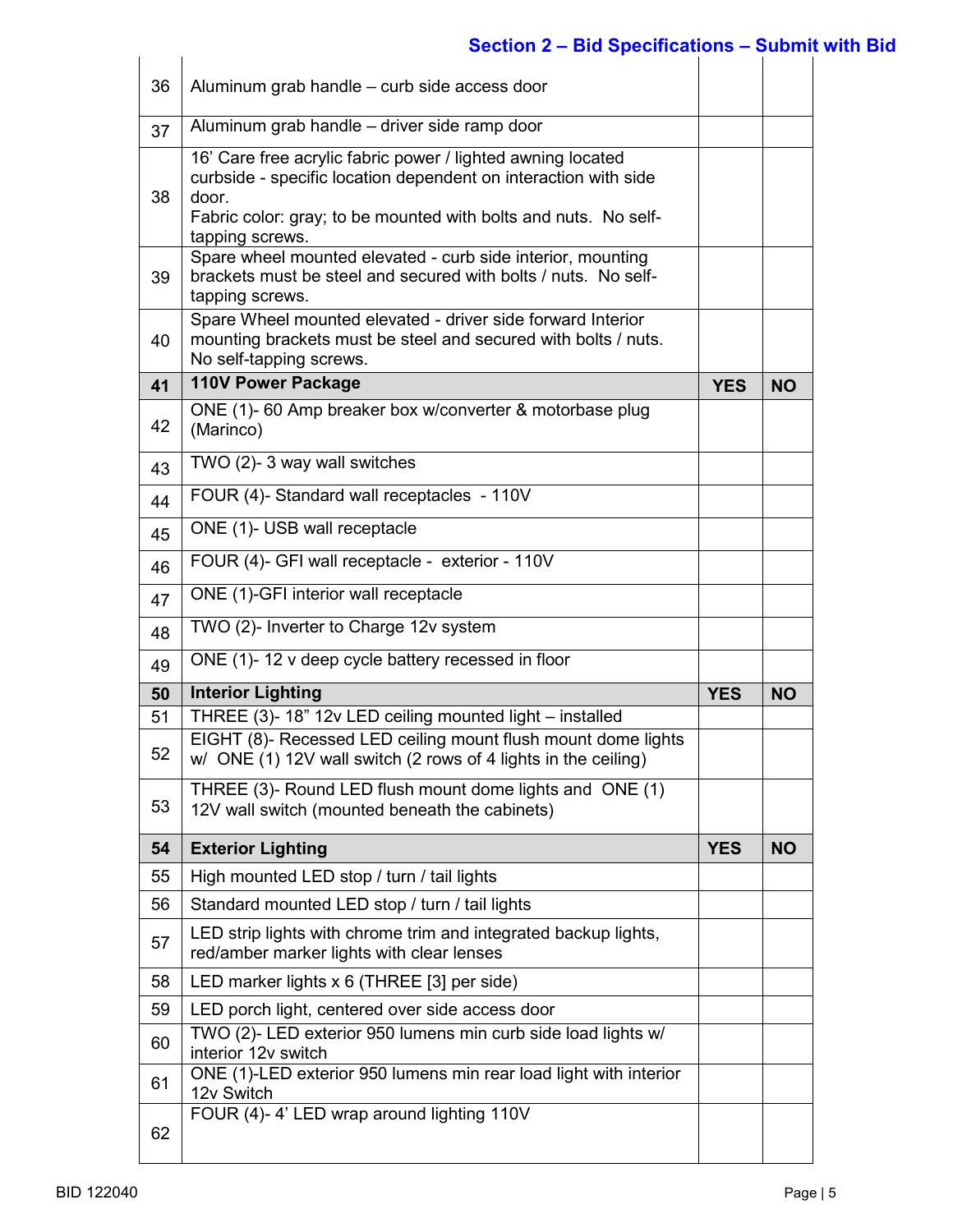## **Section 2 – Bid Specifications – Submit with Bid**

| 63 | <b>Stabilizers and E-Track System</b>                                                                                                                                                   | <b>YES</b> | <b>NO</b> |
|----|-----------------------------------------------------------------------------------------------------------------------------------------------------------------------------------------|------------|-----------|
| 64 | Stabilizer Jacks – interior rear, drop down (absolutely NO flip<br>downs) pair - installed                                                                                              |            |           |
| 65 | Steel E-track recessed in floor - 3 rows:<br>1 row centered the length of the floor<br>2 rows, 1 each side, close as possible to the inner<br>$\bullet$<br>fenders, length of the floor |            |           |
| 66 | Steel E-Track recessed in side walls w/backing plate                                                                                                                                    |            |           |
| 67 | Recessed 5,000# heavy-duty D ring set (FOUR [4] D rings) with<br>backing plate installed, front-center – for motorcycle tie down.                                                       |            |           |
| 68 | TWO (2)- 4ft drop down tables, 1 front - 1 passenger side                                                                                                                               |            |           |
| 69 | 8' Flat Front 5 door overhead cabinet - mounted across the nose<br>of the trailer - black                                                                                               |            |           |
| 70 | 15K BTU A/C unit (roof mounted)                                                                                                                                                         |            |           |
| 71 | SIX (6)- Recessed wheel chocks                                                                                                                                                          |            |           |
| 72 | <b>Invoices/Billing/Payment</b>                                                                                                                                                         | <b>YES</b> | <b>NO</b> |
| 73 | Agree to Dane County's Net 30 Terms and Conditions as outlined<br>in the RFB - General Guidelines and Terms and Conditions -<br>Section 1.14 Payment Terms and Invoicing                |            |           |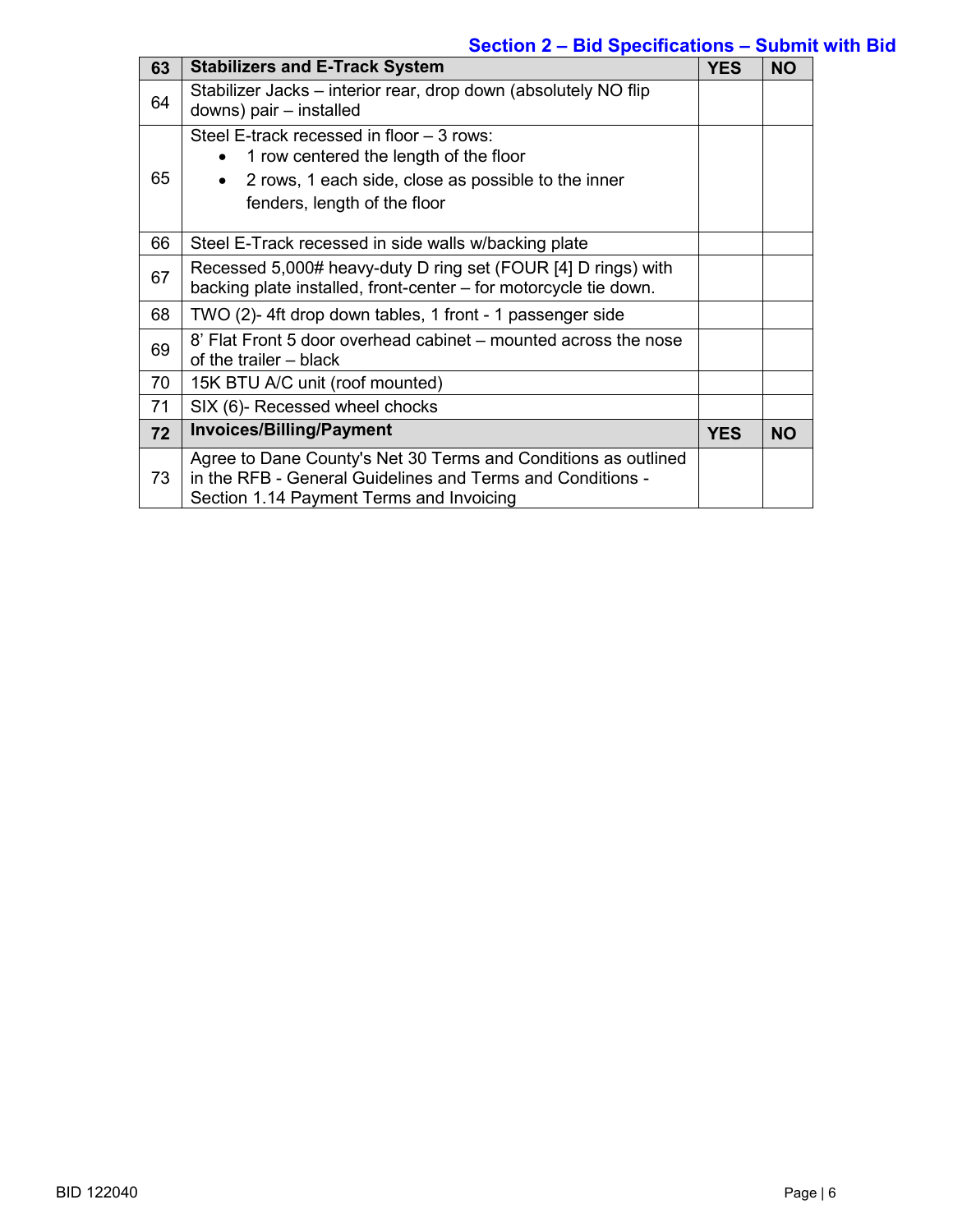# **SPECIFICATION DEVIATIONS**

| <b>Check One:</b><br>No deviations from bid specifications<br>$\Box$<br>$\Box$<br>Deviations from the bid specifications are present - see list below |                              |  |  |  |
|-------------------------------------------------------------------------------------------------------------------------------------------------------|------------------------------|--|--|--|
| Item#                                                                                                                                                 | <b>Deviation Explanation</b> |  |  |  |
|                                                                                                                                                       |                              |  |  |  |
|                                                                                                                                                       |                              |  |  |  |
|                                                                                                                                                       |                              |  |  |  |
|                                                                                                                                                       |                              |  |  |  |
|                                                                                                                                                       |                              |  |  |  |
|                                                                                                                                                       |                              |  |  |  |
|                                                                                                                                                       |                              |  |  |  |
|                                                                                                                                                       |                              |  |  |  |
|                                                                                                                                                       |                              |  |  |  |
|                                                                                                                                                       |                              |  |  |  |
|                                                                                                                                                       |                              |  |  |  |
|                                                                                                                                                       |                              |  |  |  |
|                                                                                                                                                       |                              |  |  |  |
|                                                                                                                                                       |                              |  |  |  |